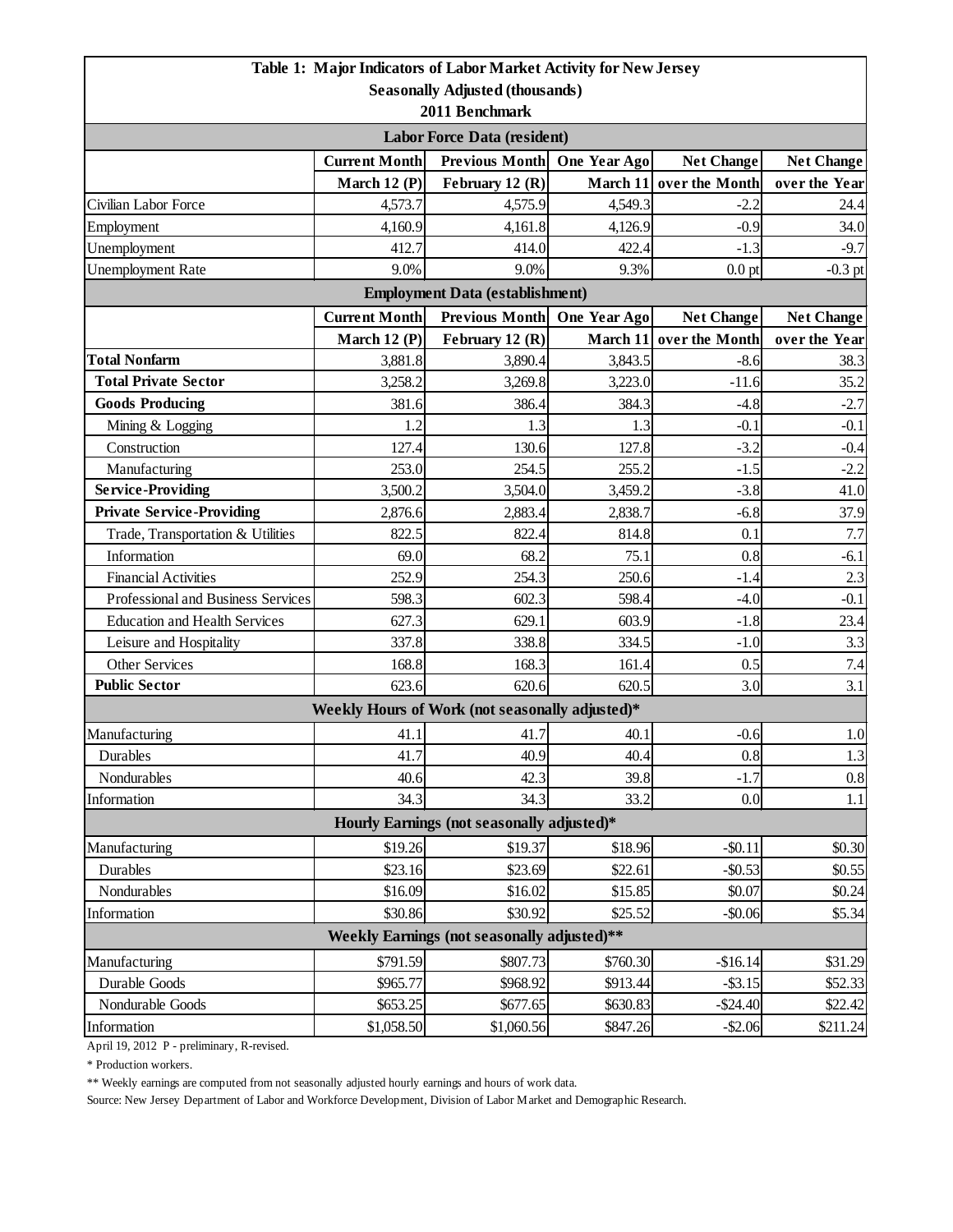| <b>Table 2: New Jersey Civilian Labor Force Trends (thousands)</b><br>2011 Benchmark |                    |                                                                                    |                                                                         |                   |                     |                     |
|--------------------------------------------------------------------------------------|--------------------|------------------------------------------------------------------------------------|-------------------------------------------------------------------------|-------------------|---------------------|---------------------|
|                                                                                      |                    | Not Seasonally Adjusted                                                            | <b>Seasonally Adjusted</b>                                              |                   |                     |                     |
|                                                                                      | Mar. 12 (P)        | Feb. 12 (R)                                                                        | <b>Mar. 11</b>                                                          | Mar. 12 (P)       | Feb. 12 (R)         | Mar. 11             |
| Civilian Labor Force                                                                 | 4,560.5            | 4,567.5                                                                            | 4,539.4                                                                 | 4,573.7           | 4,575.9             | 4,549.3             |
| Resident Employment                                                                  | 4,136.0            | 4,123.5                                                                            | 4,105.8                                                                 | 4,160.9           | 4,161.8             | 4,126.9             |
| Unemployment                                                                         | 424.5              | 444.0                                                                              | 433.6                                                                   | 412.7             | 414.0               | 422.4               |
| Unemployment Rate                                                                    | 9.3%               | 9.7%                                                                               | 9.6%                                                                    | 9.0%              | 9.0%                | 9.3%                |
| Labor Force Participation Rate                                                       | 65.7%              | 65.8%                                                                              | 65.8%                                                                   | 65.9%             | 65.9%               | 65.9%               |
| Employment/Population Ratio                                                          | 59.6%              | 59.4%                                                                              | 59.5%                                                                   | 59.9%             | 60.0%               | 59.8%               |
|                                                                                      |                    |                                                                                    | New Jersey Civilian Labor Force Annual Averages 1990 - 2011 (thousands) |                   |                     |                     |
|                                                                                      |                    |                                                                                    |                                                                         |                   | <b>Unemployment</b> | <b>Unemployment</b> |
| Year                                                                                 | <b>Labor Force</b> |                                                                                    |                                                                         | <b>Employment</b> | <b>Volume</b>       | Rate $(\%$ )        |
| 1990                                                                                 | 4,072.5            |                                                                                    | 3,865.0                                                                 |                   | 207.5               | 5.1                 |
| 1991                                                                                 | 4,050.4            |                                                                                    | 3,776.6                                                                 |                   | 273.7               | 6.8                 |
| 1992                                                                                 | 4,051.9            |                                                                                    | 3,709.5                                                                 |                   | 342.4               | 8.5                 |
| 1993                                                                                 | 4,034.6            |                                                                                    | 3,727.3                                                                 |                   | 307.3               | 7.6                 |
| 1994                                                                                 | 4,067.5            |                                                                                    |                                                                         | 3,790.0           | 277.5               | 6.8                 |
| 1995                                                                                 | 4,111.8            |                                                                                    |                                                                         | 3,846.3           | 265.5               | 6.5                 |
| 1996                                                                                 | 4,184.1            |                                                                                    |                                                                         | 3,925.8           | 258.3               | 6.2                 |
| 1997                                                                                 | 4,257.4            |                                                                                    |                                                                         | 4,031.0           | 226.4               | 5.3                 |
| 1998                                                                                 | 4,242.4            |                                                                                    | 4,047.1                                                                 |                   | 195.3               | 4.6                 |
| 1999                                                                                 | 4,284.6            |                                                                                    | 4,092.7                                                                 |                   | 191.8               | 4.5                 |
| 2000                                                                                 | 4,287.8            |                                                                                    | 4,130.3                                                                 |                   | 157.5               | 3.7                 |
| 2001                                                                                 | 4,302.3            |                                                                                    |                                                                         | 4,117.5           | 184.8               | 4.3                 |
| 2002                                                                                 | 4,370.8            |                                                                                    |                                                                         | 4,117.3           | 253.5               | 5.8                 |
| 2003                                                                                 | 4,363.9            |                                                                                    |                                                                         | 4,108.4           | 255.5               | 5.9                 |
| 2004                                                                                 | 4,358.9            |                                                                                    |                                                                         | 4,144.2           |                     | 4.9                 |
| 2005                                                                                 | 4,404.5            |                                                                                    | 4,207.7                                                                 |                   | 196.7               | 4.5                 |
| 2006                                                                                 | 4,465.1            |                                                                                    | 4,257.9                                                                 |                   | 207.2               | 4.6                 |
| 2007                                                                                 | 4,456.3            |                                                                                    | 4,264.6                                                                 |                   | 191.7               | 4.3                 |
| 2008                                                                                 | 4,509.1            |                                                                                    | 4,262.3                                                                 |                   | 246.8               | 5.5                 |
| 2009                                                                                 | 4,546.4            |                                                                                    | 4,138.4                                                                 |                   | 408.1               | 9.0                 |
| 2010                                                                                 | 4,554.1            |                                                                                    |                                                                         | 4,116.6           |                     | 9.6                 |
| 2011                                                                                 |                    | 4,556.2                                                                            |                                                                         | 4,131.8           | 424.4               | 9.3                 |
|                                                                                      |                    | Seasonally Adjusted Civilian Labor Force Data for New Jersey (thousands) 2011-2012 |                                                                         |                   |                     |                     |
| Date                                                                                 | <b>Labor Force</b> |                                                                                    |                                                                         | <b>Employment</b> |                     | Unemployment        |
| Jan 2011                                                                             | 4,546.2            |                                                                                    | 4,119.7                                                                 |                   | 426.5               | 9.4                 |
| Feb                                                                                  | 4,548.4            |                                                                                    |                                                                         | 4,124.4           |                     | 9.3                 |
| Mar                                                                                  | 4,549.3            |                                                                                    | 4,126.9                                                                 |                   | 422.4               | 9.3                 |
| Apr                                                                                  | 4,548.0            |                                                                                    |                                                                         | 4,125.7           |                     | 9.3                 |
| May                                                                                  | 4,546.0            |                                                                                    |                                                                         | 4,121.7           |                     | 9.3                 |
| Jun                                                                                  | 4,545.6            |                                                                                    |                                                                         | 4,118.3           |                     | 9.4                 |
| Jul                                                                                  | 4,548.4            |                                                                                    | 4,118.9                                                                 |                   | 429.5               | 9.4                 |
| Aug                                                                                  | 4,554.5            |                                                                                    | 4,124.9                                                                 |                   | 429.5               | 9.4                 |
| Sep                                                                                  | 4,562.1            |                                                                                    | 4,134.8                                                                 |                   | 427.3               | 9.4                 |
| Oct                                                                                  | 4,569.4            |                                                                                    | 4,145.6                                                                 |                   | 423.9               | 9.3                 |
| $\operatorname{Nov}$                                                                 | 4,575.2            |                                                                                    | 4,155.1                                                                 |                   | 420.1               | 9.2                 |
| Dec                                                                                  | 4,580.3            |                                                                                    | 4,164.1                                                                 |                   | 416.2               | 9.1                 |
|                                                                                      |                    |                                                                                    |                                                                         |                   |                     |                     |
| Jan 2012                                                                             | 4,572.9            |                                                                                    |                                                                         | 4,161.0           | 411.9               | 9.0                 |
| Feb $(R)$                                                                            | 4,575.9            |                                                                                    | 4,161.8                                                                 |                   | 414.0               | 9.0                 |
| Mar(P)                                                                               | 4,573.7            |                                                                                    | 4,160.9                                                                 |                   | 412.7               | 9.0                 |
| Apr                                                                                  |                    |                                                                                    |                                                                         |                   |                     |                     |
| May                                                                                  |                    |                                                                                    |                                                                         |                   |                     |                     |
| Jun                                                                                  |                    |                                                                                    |                                                                         |                   |                     |                     |
| $_{\rm{Jul}}$                                                                        |                    |                                                                                    |                                                                         |                   |                     |                     |
| Aug                                                                                  |                    |                                                                                    |                                                                         |                   |                     |                     |
| Sep<br>Oct                                                                           |                    |                                                                                    |                                                                         |                   |                     |                     |
| $\operatorname{Nov}$                                                                 |                    |                                                                                    |                                                                         |                   |                     |                     |
| $\rm Dec$                                                                            |                    |                                                                                    |                                                                         |                   |                     |                     |

Source: New Jersey Department of Labor and Workforce Development, Division of Labor Market & Demographic Research. April 19, 2012. P - preliminary, R - revised.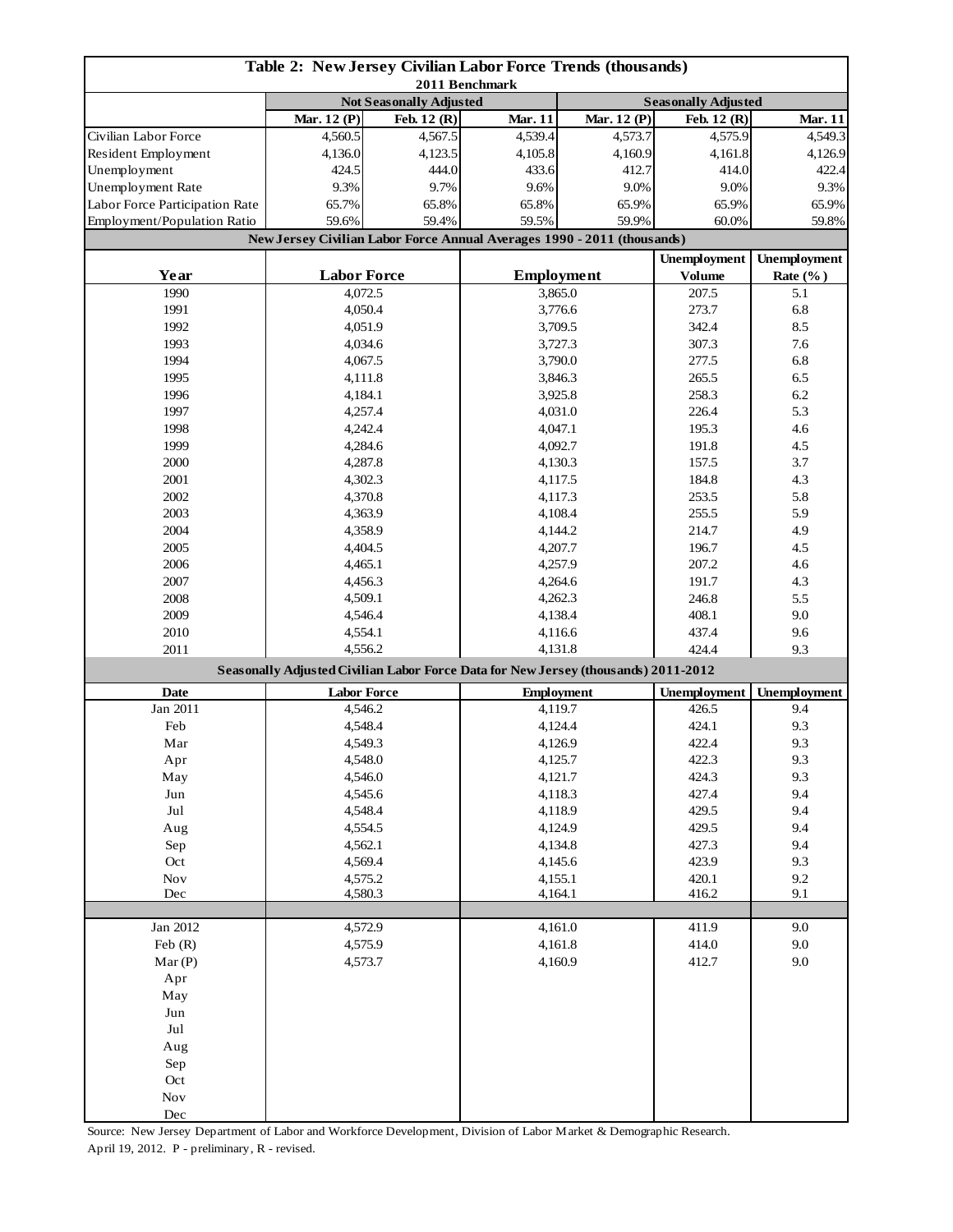| Table 3: New Jersey Nonfarm Employment by Industry for March 2012 |                      |                       |                |                   |  |  |  |
|-------------------------------------------------------------------|----------------------|-----------------------|----------------|-------------------|--|--|--|
| Not Seasonally Adjusted (thousands) 2011 Benchmark                |                      |                       |                |                   |  |  |  |
|                                                                   | <b>Current Month</b> | <b>Previous Month</b> | One Year Ago   | <b>Net Change</b> |  |  |  |
| Industry                                                          | Mar. 12 (P)          | Feb. 12 (R)           | <b>Mar. 11</b> | over the Year     |  |  |  |
| <b>Total Nonfarm</b>                                              | 3,834.8              | 3,816.5               | 3,793.4        | 41.4              |  |  |  |
| <b>Total Private Sector</b>                                       | 3,199.5              | 3,185.4               | 3,162.4        | 37.1              |  |  |  |
| Goods Producing                                                   | 367.9                | 367.7                 | 373.1          | $-5.2$            |  |  |  |
| Mining & Logging                                                  | 1.2                  | 1.2                   | 1.2            | 0.0               |  |  |  |
| <b>Construction</b>                                               | 117.1                | 115.4                 | 118.3          | $-1.2$            |  |  |  |
| <b>Manufacturing</b>                                              | 249.6                | 251.1                 | 253.6          | $-4.0$            |  |  |  |
| Durable Goods                                                     | 111.4                | 112.6                 | 114.3          | $-2.9$            |  |  |  |
| <b>Fabricated Metal Products</b>                                  | 22.7                 | 22.6                  | 22.4           | 0.3               |  |  |  |
| <b>Machinery Manufacturing</b>                                    | 14.1                 | 14.1                  | 14.4           | $-0.3$            |  |  |  |
| Computer and Electronic Products                                  | 26.5                 | 26.3                  | 26.6           | $-0.1$            |  |  |  |
| Miscellaneous Manufacturing                                       | 18.1                 | 18.1                  | 18.9           | $-0.8$            |  |  |  |
| Nondurable Goods                                                  | 138.2                | 138.5                 | 139.3          | $-1.1$            |  |  |  |
| Food Manufacturing                                                | 29.6                 | 29.5                  | 29.7           | $-0.1$            |  |  |  |
| Paper Manufacturing                                               | 10.4                 | 10.5                  | 11.2           | $-0.8$            |  |  |  |
|                                                                   | 16.4                 | 16.3                  | 16.9           | $-0.5$            |  |  |  |
| Printing and Related Support                                      | 51.8                 | 51.9                  | 53.8           | $-2.0$            |  |  |  |
| <b>Chemical Manufacturing</b>                                     | 29.2                 |                       |                |                   |  |  |  |
| Pharmaceutical and Medicine                                       |                      | 29.2                  | 30.8           | $-1.6$            |  |  |  |
| Service-Providing                                                 | 3,466.9              | 3,448.8               | 3,420.3        | 46.6              |  |  |  |
| Private Service-Providing                                         | 2,831.6              | 2,817.7               | 2,789.3        | 42.3              |  |  |  |
| <b>Trade, Transportation, and Utilities</b>                       | 809.7                | 806.5                 | 800.5          | 9.2               |  |  |  |
| Wholesale Trade*                                                  | 208.9                | 208.6                 | 208.3          | 0.6               |  |  |  |
| Retail Trade*                                                     | 432.9                | 431.6                 | 428.7          | 4.2               |  |  |  |
| Building Material & Garden Equip. and Supplies Dealers            | 30.5                 | 28.9                  | 29.0           | 1.5               |  |  |  |
| Food and Beverage Stores                                          | 101.5                | 102.0                 | 104.1          | $-2.6$            |  |  |  |
| Health and Personal Care Stores                                   | 34.2                 | 34.1                  | 34.6           | $-0.4$            |  |  |  |
| Clothing and Clothing Accessories Stores                          | 49.4                 | 49.9                  | 51.3           | $-1.9$            |  |  |  |
| Sporting Goods, Hobby, Book and Music Stores                      | 16.0                 | 16.0                  | 16.3           | $-0.3$            |  |  |  |
| <b>General Merchandise Stores</b>                                 | 72.2                 | 72.8                  | 70.6           | 1.6               |  |  |  |
| Transportation, Warehousing and Utilities                         | 167.9                | 166.3                 | 163.5          | 4.4               |  |  |  |
| Utilities*                                                        | 13.7                 | 13.6                  | 13.6           | 0.1               |  |  |  |
| Transportation & Warehousing*                                     | 154.2                | 152.7                 | 149.9          | 4.3               |  |  |  |
| <b>Information</b>                                                | 68.7                 | 67.6                  | 75.4           | $-6.7$            |  |  |  |
| Publishing Industries (except Internet)                           | 20.0                 | 20.1                  | 21.2           | $-1.2$            |  |  |  |
| Telecommunications                                                | 30.6                 | 30.7                  | 31.2           | $-0.6$            |  |  |  |
| Internet Service Providers, Web Portals, Data Processing Srvs.    | 8.1                  | 8.1                   | 8.0            | 0.1               |  |  |  |
| <b>Financial Activities</b>                                       | 252.3                | 252.4                 | 248.6          | 3.7               |  |  |  |
| Finance and Insurance*                                            | 196.5                | 196.6                 | 197.6          | $-1.1$            |  |  |  |
| Securities, Commodity Contracts and Other Fin. Investments        | 45.9                 | 46.4                  | 47.1           | $-1.2$            |  |  |  |
| Insurance Carriers and Related Activities                         | 80.5                 | 79.8                  | 81.3           | $-0.8$            |  |  |  |
| Real Estate and Rental/Leasing*                                   | 55.8                 | 55.8                  | 51.0           | 4.8               |  |  |  |
| <b>Professional and Business Services</b>                         | 589.1                | 584.9                 | 586.8          | 2.3               |  |  |  |
| Professional, Scientific and Technical Services*                  | 282.7                | 282.9                 | 276.6          | 6.1               |  |  |  |
| Management of Companies and Enterprises*                          | 74.3                 | 74.1                  | 77.2           | $-2.9$            |  |  |  |
| Administrative Support & Waste Management/Remediation*            | 232.1                | 227.9                 | 233.0          | $-0.9$            |  |  |  |
| <b>Education, Health and Social Assistance Services</b>           | 629.4                | 628.6                 | 607.0          | 22.4              |  |  |  |
| <b>Educational Services*</b>                                      | 99.0                 | 99.4                  | 93.3           | 5.7               |  |  |  |
| Health Care and Social Assistance*                                | 530.4                | 529.2                 | 513.7          | 16.7              |  |  |  |
| Hospitals                                                         | 160.7                | 160.7                 | 155.7          | 5.0               |  |  |  |
| Nursing and Residential Care Facilities                           |                      |                       |                |                   |  |  |  |
|                                                                   | 90.0                 | 89.6                  | 89.4           | 0.6               |  |  |  |
| Social Assistance                                                 | 77.0                 | 76.8                  | 75.0           | 2.0               |  |  |  |
| <b>Leisure and Hospitality</b>                                    | 316.6                | 312.6                 | 311.7          | 4.9               |  |  |  |
| Arts, Entertainment and Recreation*                               | 43.8                 | 42.6                  | 44.3           | $-0.5$            |  |  |  |
| Accommodation and Food Services*                                  | 272.8                | 270.0                 | 267.4          | 5.4               |  |  |  |
| Food Services and Drinking Places                                 | 220.2                | 218.0                 | 214.0          | 6.2               |  |  |  |
| <b>Other Services</b>                                             | 165.8                | 165.1                 | 159.3          | 6.5               |  |  |  |
| Repair and Maintenance                                            | 34.7                 | 34.6                  | 32.3           | 2.4               |  |  |  |
| Personal and Laundry Services                                     | 52.9                 | 52.5                  | 49.7           | 3.2               |  |  |  |
| Religious, Grantmaking, Civic, Professional and Similar Org.      | 78.2                 | 78.0                  | 77.3           | 0.9               |  |  |  |
| Government                                                        | 635.3                | 631.1                 | 631.0          | 4.3               |  |  |  |

April 19, 2012 P - preliminary, R-revised.

Shaded rows denote supersector series, \* denote sector series.

Source: New Jersey Department of Labor and Workforce Development, Division of Labor Market and Demographic Research.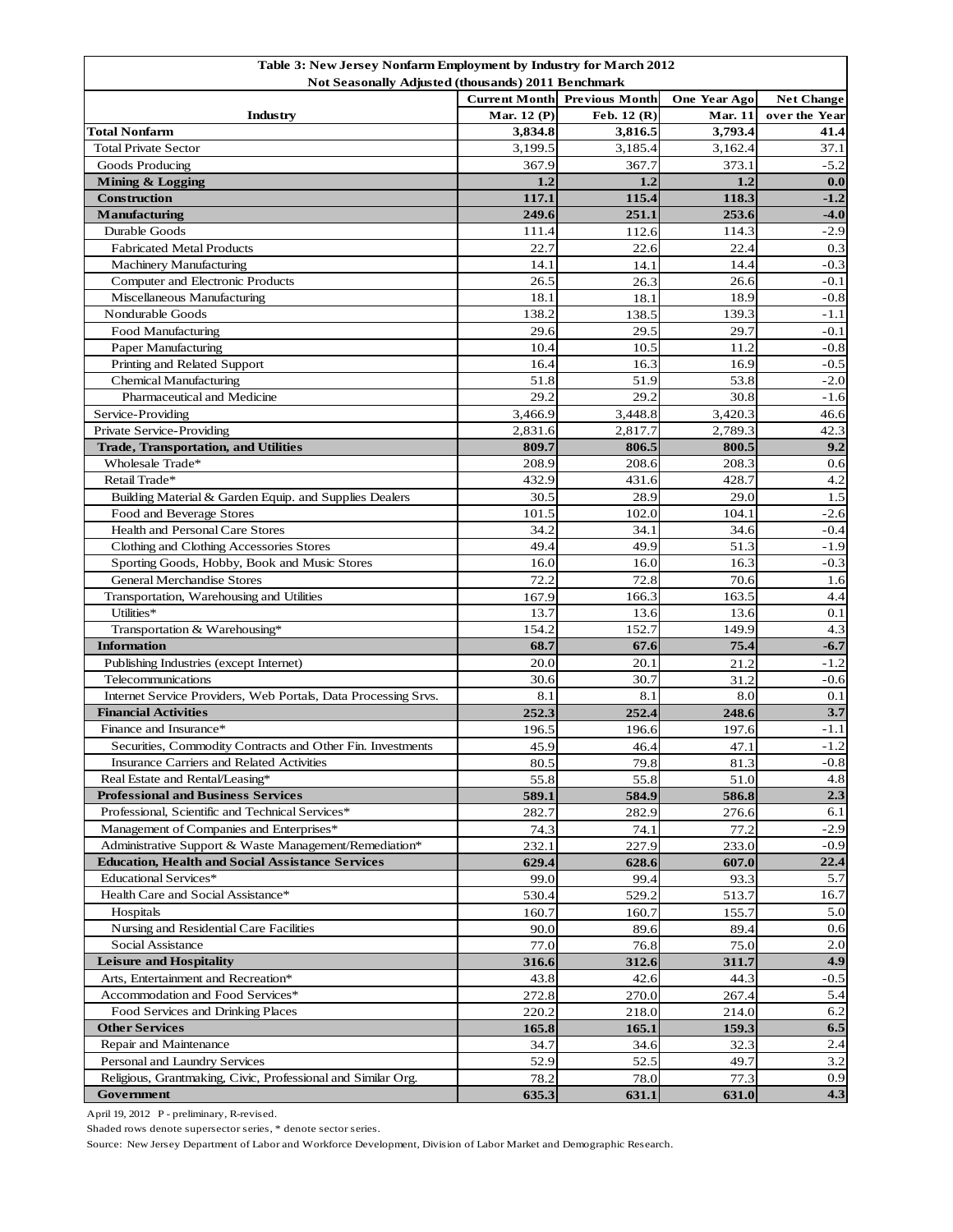| Table 4: New Jersey Nonfarm Employment (in thousands) 2011 Benchmark |              |              |                                         |              |                       |       |  |
|----------------------------------------------------------------------|--------------|--------------|-----------------------------------------|--------------|-----------------------|-------|--|
| <b>Annual Averages</b><br><b>Private Sector</b>                      |              |              |                                         |              |                       |       |  |
|                                                                      | <b>Total</b> |              | <b>Public</b>                           |              |                       |       |  |
| Year                                                                 |              | <b>Total</b> | Manufacturing                           | Construction | Service-<br>Providing |       |  |
| 1990                                                                 | 3,635.1      | 3,058.4      | 529.5                                   | 147.7        | 2,378.1               | 576.7 |  |
| 1991                                                                 | 3,498.7      | 2,927.1      | 498.3                                   | 122.6        | 2,303.7               | 571.6 |  |
| 1992                                                                 | 3,457.9      | 2,886.0      | 474.1                                   | 112.1        | 2,297.6               | 571.9 |  |
| 1993                                                                 | 3,493.0      | 2,922.3      | 462.9                                   | 116.3        | 2,340.8               | 570.7 |  |
| 1994                                                                 | 3,552.8      | 2,979.4      | 456.0                                   | 121.7        | 2,399.4               | 573.4 |  |
| 1995                                                                 | 3,600.6      | 3,027.2      | 448.6                                   | 123.3        | 2,453.0               | 573.4 |  |
| 1996                                                                 | 3,638.9      | 3,068.3      | 437.4                                   | 125.0        | 2,503.8               | 570.6 |  |
| 1997                                                                 | 3,724.5      | 3,154.3      | 435.4                                   | 131.8        | 2,584.9               | 570.3 |  |
| 1998                                                                 | 3,801.3      | 3,229.6      | 429.4                                   | 136.1        | 2,661.8               | 571.7 |  |
| 1999                                                                 | 3,901.1      | 3,323.5      | 422.5                                   | 143.6        | 2,755.3               | 577.6 |  |
| 2000                                                                 | 3,994.5      | 3,405.7      | 421.6                                   | 149.6        | 2,832.6               | 588.9 |  |
| 2001                                                                 | 3,997.2      | 3,394.6      | 401.2                                   | 158.8        | 2,832.8               | 602.6 |  |
| 2002                                                                 | 3,983.9      | 3,370.4      | 367.5                                   | 162.6        | 2,838.8               | 613.5 |  |
| 2003                                                                 | 3,978.8      | 3,356.9      | 350.4                                   | 160.5        | 2,844.5               | 621.9 |  |
| 2004                                                                 | 3,999.1      | 3,365.7      | 338.2                                   | 165.9        | 2,860.0               | 633.4 |  |
| 2005                                                                 | 4,039.1      | 3,397.5      | 330.4                                   | 169.1        | 2,896.3               | 641.6 |  |
| 2006                                                                 | 4,071.0      | 3423.7       | 323.8                                   | 174.9        | 2923.3                | 647.3 |  |
| 2007                                                                 | 4,078.9      | 3431.2       | 311.3                                   | 172.3        | 2946.0                | 647.7 |  |
| 2008                                                                 | 4,050.9      | 3,401.7      | 298.8                                   | 164.5        | 2,936.7               | 649.2 |  |
| 2009                                                                 | 3,894.9      | 3,242.5      | 266.3                                   | 138.6        | 2,836.1               | 652.4 |  |
| 2010                                                                 | 3,850.6      | 3,210.7      | 257.2                                   | 129.5        | 2,822.7               | 640.0 |  |
| 2011                                                                 | 3,856.2      | 3,236.3      | 254.1                                   | 129.7        | 2,851.2               | 619.9 |  |
|                                                                      |              |              | <b>Seasonally Adjusted Monthly Data</b> |              |                       |       |  |
| 2011                                                                 |              |              |                                         |              |                       |       |  |
| Jan                                                                  | 3,837.5      | 3,217.2      | 255.4                                   | 126.8        | 2,833.7               | 620.3 |  |
| Feb                                                                  | 3,841.5      | 3,219.9      | 255.4                                   | 127.3        | 2,835.9               | 621.6 |  |
| Mar                                                                  | 3,843.5      | 3,223.0      | 255.2                                   | 127.8        | 2,838.7               | 620.5 |  |
| Apr                                                                  | 3,849.7      | 3,228.8      | 254.6                                   | 129.2        | 2,843.7               | 620.9 |  |
| May                                                                  | 3,847.7      | 3,227.4      | 254.0                                   | 128.5        | 2,843.6               | 620.3 |  |
| Jun                                                                  | 3,849.2      | 3,228.2      | 253.8                                   | 128.8        | 2,844.2               | 621.0 |  |
| Jul                                                                  | 3,859.4      | 3,240.3      | 254.3                                   | 131.0        | 2,853.6               | 619.1 |  |
| Aug                                                                  | 3,858.2      | 3,236.7      | 254.1                                   | 130.8        | 2,850.4               | 621.5 |  |
| Sep                                                                  | 3,861.4      | 3,240.9      | 251.6                                   | 131.1        | 2,856.8               | 620.5 |  |
| Oct                                                                  | 3,865.2      | 3,245.6      | 251.7                                   | 130.3        | 2,862.2               | 619.6 |  |
| <b>Nov</b>                                                           | 3,871.9      | 3,252.2      | 250.9                                   | 129.8        | 2,870.1               | 619.7 |  |
| Dec                                                                  | 3,874.6      | 3,254.7      | 251.1                                   | 128.9        | 2,873.3               | 619.9 |  |
| 2012                                                                 |              |              |                                         |              |                       |       |  |
| Jan                                                                  | 3,883.4      | 3,262.4      | 255.2                                   | 129.2        | 2,876.7               | 621.0 |  |
| Feb(R)                                                               | 3,890.4      | 3,269.8      | 254.5                                   | 130.6        | 2,883.4               | 620.6 |  |
| Mar $(P)$                                                            | 3,881.8      | 3,258.2      | 253.0                                   | 127.4        | 2,876.6               | 623.6 |  |
| Apr                                                                  |              |              |                                         |              |                       |       |  |
| May                                                                  |              |              |                                         |              |                       |       |  |
| Jun                                                                  |              |              |                                         |              |                       |       |  |
| Jul                                                                  |              |              |                                         |              |                       |       |  |
| Aug                                                                  |              |              |                                         |              |                       |       |  |
| Sep                                                                  |              |              |                                         |              |                       |       |  |
| Oct                                                                  |              |              |                                         |              |                       |       |  |
| <b>Nov</b>                                                           |              |              |                                         |              |                       |       |  |
| Dec                                                                  |              |              |                                         |              |                       |       |  |

April 19, 2012 P - preliminary, R-revised.

Source: New Jersey Department of Labor and Workforce Development, Division of Labor Market & Demographic Research.